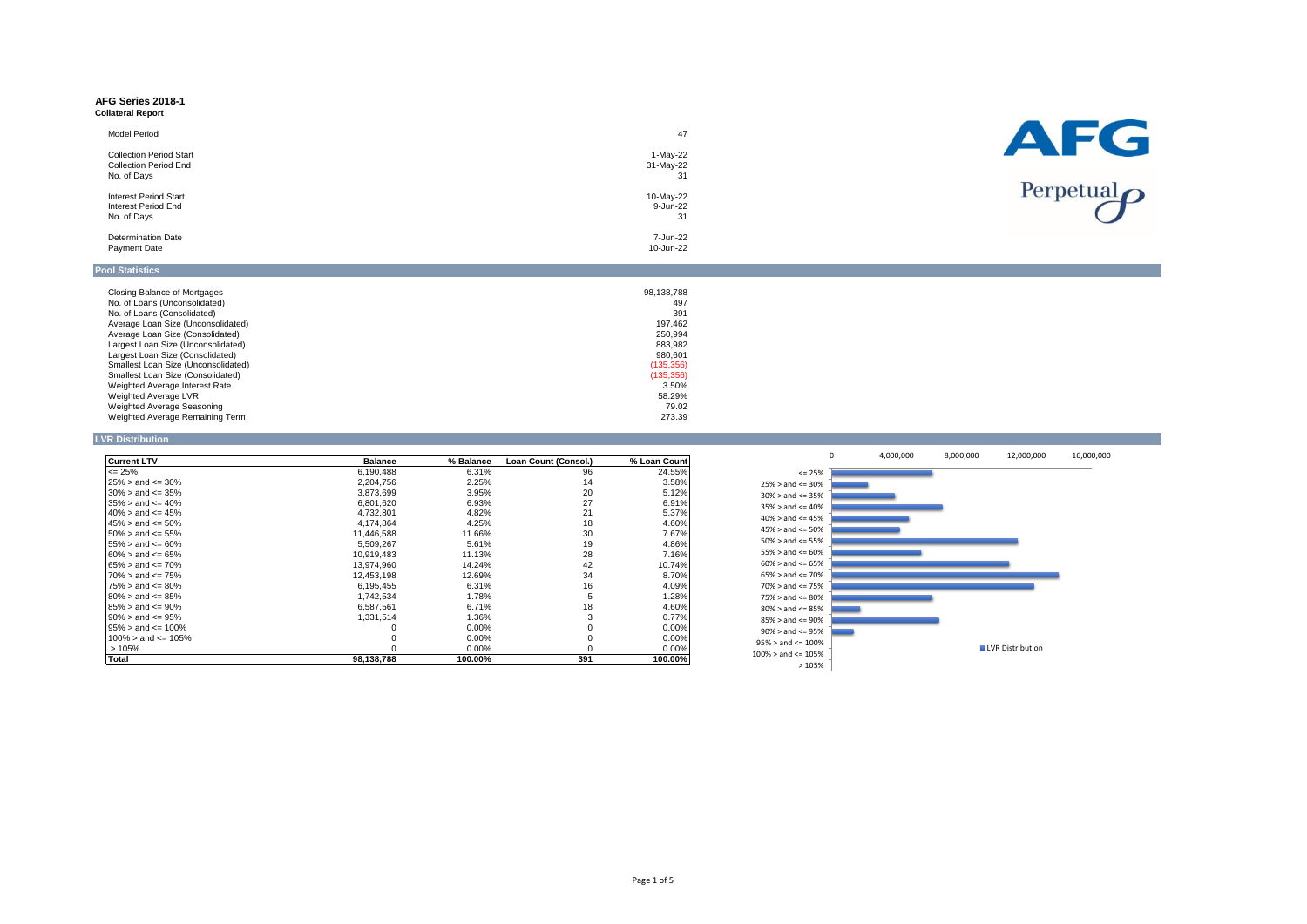#### **Balance Distribution (Unconsolidated)**

| <b>Current Balance</b>              | <b>Balance</b> | % Balance | <b>Loan Count</b> | % Loan Count |
|-------------------------------------|----------------|-----------|-------------------|--------------|
| $\leq$ \$100.000                    | 6,130,578      | 6.25%     | 158               | 31.79%       |
| $$100,000 >$ and $\leq$ \$150,000   | 6,683,418      | 6.81%     | 55                | 11.07%       |
| $$150,000 >$ and $\leq$ \$200,000   | 8,929,659      | 9.10%     | 50                | 10.06%       |
| $$200.000 >$ and $\leq$ \$250.000   | 14.337.788     | 14.61%    | 64                | 12.88%       |
| $$250.000 >$ and $\leq$ \$300.000   | 16.048.131     | 16.35%    | 58                | 11.67%       |
| $$300,000 >$ and $\leq$ \$350,000   | 13,251,916     | 13.50%    | 41                | 8.25%        |
| $$350,000 >$ and $\leq$ \$400,000   | 6,748,189      | 6.88%     | 18                | 3.62%        |
| $$400.000 >$ and $\leq$ \$450.000   | 8.406.535      | 8.57%     | 20                | 4.02%        |
| $$450.000 >$ and $\leq$ \$500.000   | 7.546.045      | 7.69%     | 16                | 3.22%        |
| $$500,000 >$ and $\leq$ \$550,000   | 4.710.439      | 4.80%     | 9                 | 1.81%        |
| $$550,000 >$ and $\leq$ \$600,000   | 2,853,666      | 2.91%     |                   | 1.01%        |
| $$600.000 >$ and $\leq$ \$650.000   |                | $0.00\%$  |                   | 0.00%        |
| $$650.000 >$ and $\leq$ \$700.000   |                | $0.00\%$  |                   | 0.00%        |
| $$700,000 >$ and $\leq$ \$750,000   | 739,327        | 0.75%     |                   | 0.20%        |
| $$750,000 >$ and $\leq$ \$800,000   |                | $0.00\%$  |                   | 0.00%        |
| $$800,000 >$ and $\leq$ \$850,000   |                | $0.00\%$  |                   | 0.00%        |
| $$850,000 >$ and $\leq$ \$900,000   | 1,753,099      | 1.79%     |                   | 0.40%        |
| $$900,000 >$ and $\leq$ \$950,000   |                | $0.00\%$  |                   | 0.00%        |
| $$950.000 >$ and $\leq$ \$1.000.000 |                | $0.00\%$  |                   | 0.00%        |
| > \$1.000.000                       |                | 0.00%     |                   | 0.00%        |
| Total                               | QR 138 788     | 100,00%   | AQ                | 100,00%      |



## **Balance Distribution (Consolidated)**

| <b>Current Balance</b>             | <b>Balance</b> | % Balance | Loan Count (Consol.) | % Loan Count |
|------------------------------------|----------------|-----------|----------------------|--------------|
| $\leq$ \$100.000                   | 3,158,583      | 3.22%     | 78                   | 19.95%       |
| $$100,000 >$ and $\leq$ \$150,000  | 4.964.232      | 5.06%     | 41                   | 10.49%       |
| $$150,000 >$ and $\leq$ \$200,000  | 6,014,391      | 6.13%     | 34                   | 8.70%        |
| $$200,000 >$ and $\leq$ \$250,000  | 11,881,854     | 12.11%    | 53                   | 13.55%       |
| $$250,000 >$ and $\leq$ \$300,000  | 16.405.423     | 16.72%    | 59                   | 15.09%       |
| $$300.000 >$ and $\leq$ \$350.000  | 14,030,218     | 14.30%    | 43                   | 11.00%       |
| $$350,000 >$ and $\leq$ \$400,000  | 6,055,846      | 6.17%     | 16                   | 4.09%        |
| $$400.000 >$ and $\leq$ \$450.000  | 9.295.681      | 9.47%     | 22                   | 5.63%        |
| $$450,000 >$ and $\leq$ \$500,000  | 7,123,597      | 7.26%     | 15                   | 3.84%        |
| $$500.000 >$ and $\leq$ \$550.000  | 4.703.642      | 4.79%     | 9                    | 2.30%        |
| $$550,000 >$ and $\leq$ \$600,000  | 4,592,272      | 4.68%     | 8                    | 2.05%        |
| $$600,000 >$ and $\leq$ \$650,000  | 1,873,370      | 1.91%     |                      | 0.77%        |
| $$650,000 >$ and $\leq$ \$700,000  | 670.095        | 0.68%     |                      | 0.26%        |
| $$700,000 >$ and $\leq$ \$750,000  | 2,931,338      | 2.99%     |                      | 1.02%        |
| $$750,000 >$ and $\leq$ \$800,000  | 799,553        | 0.81%     |                      | 0.26%        |
| $$800.000 >$ and $\leq$ \$850,000  |                | 0.00%     |                      | 0.00%        |
| $$850,000 >$ and $\leq$ \$900,000  | 1,753,099      | 1.79%     |                      | 0.51%        |
| $$900,000 >$ and $\leq$ \$950,000  | 904,990        | 0.92%     |                      | 0.26%        |
| $$950,000 >$ and $\leq $1,000,000$ | 980,601        | 1.00%     |                      | 0.26%        |
| > \$1,000,000                      |                | 0.00%     | $\Omega$             | 0.00%        |
| Total                              | 98,138,788     | 100.00%   | 391                  | 100.00%      |



#### **Loan Seasoning Distribution**

| Seasoning (Months)                   | <b>Balance</b> | % Balance | Loan Count | % Loan Count |
|--------------------------------------|----------------|-----------|------------|--------------|
| $\leq$ = 12 Months                   |                | 0.00%     |            | 0.00%        |
| 12 Months $>$ and $\leq$ 18 Months   |                | 0.00%     |            | 0.00%        |
| 18 Months $>$ and $\leq$ 24 Months   | 39.802         | 0.04%     |            | 0.20%        |
| 24 Months $>$ and $\leq$ 30 Months   | 200,507        | 0.20%     |            | 0.20%        |
| $30$ Months $>$ and $\leq$ 36 Months |                | 0.00%     |            | 0.00%        |
| 36 Months $>$ and $\leq$ 42 Months   |                | $0.00\%$  |            | 0.00%        |
| 42 Months $>$ and $\leq$ 48 Months   |                | $0.00\%$  |            | 0.00%        |
| 48 Months $>$ and $\leq$ 54 Months   | 19.892.649     | 20.27%    | 81         | 16.30%       |
| 54 Months $>$ and $\leq$ 60 Months   | 12.958.520     | 13.20%    | 52         | 10.46%       |
| $60$ Months $>$ and $\leq 66$ Months | 16.025.286     | 16.33%    | 80         | 16.10%       |
| $66$ Months $>$ and $\leq$ 72 Months | 4.476.027      | 4.56%     | 28         | 5.63%        |
| > 72 Months                          | 44.545.999     | 45.39%    | 254        | 51.11%       |
| Total                                | 98.138.788     | 100.00%   | 497        | 100.00%      |

 $\mathbf{0}$ 10,000,000 20,000,000 30,000,000 40,000,000 50,000,000

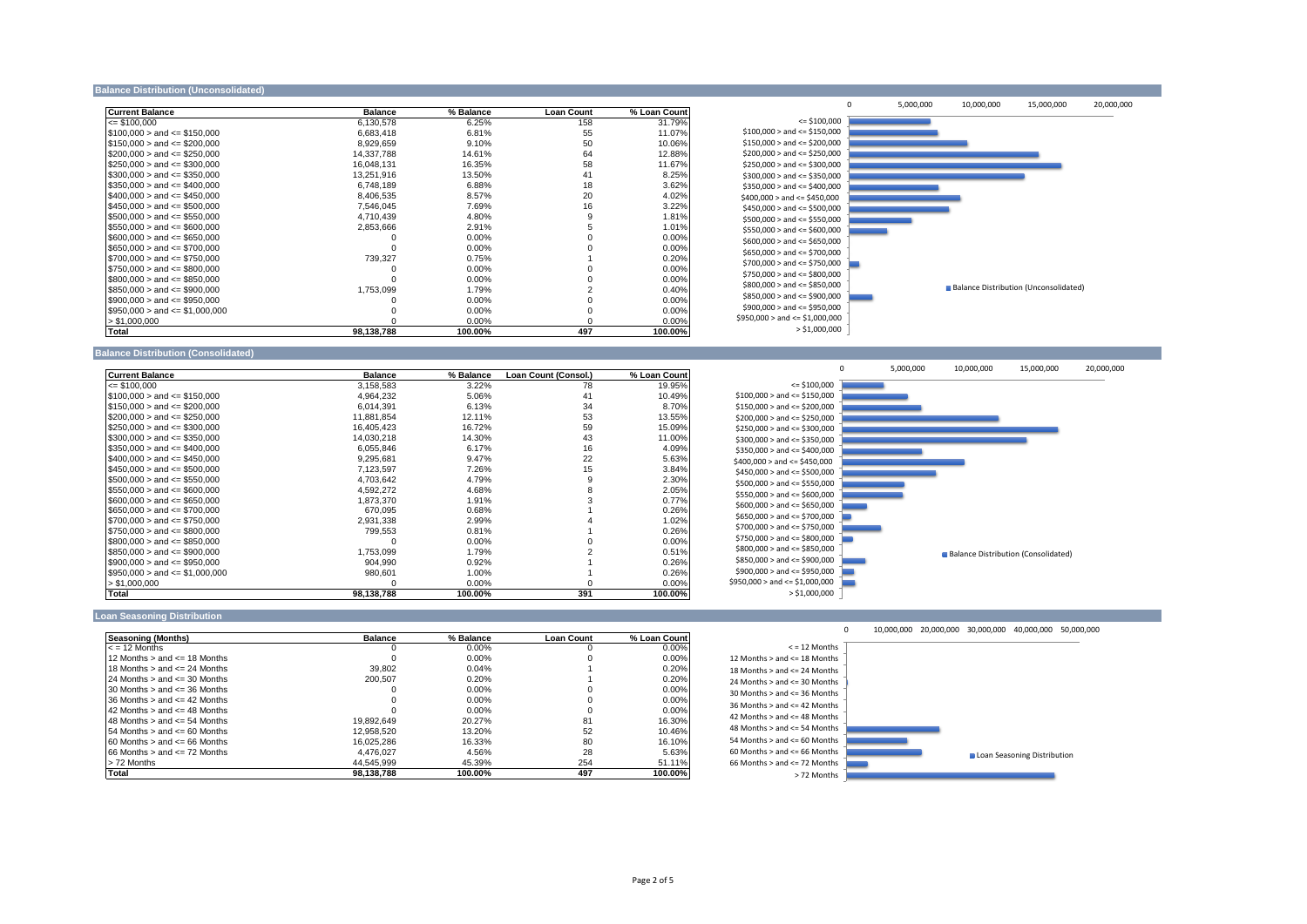## **Geographic Distribution**

| <b>Jurisdiction State</b>           | <b>Balance</b> | % Balance | Loan Count (Consol.) | % Loan Count | New South Wales                                               |                  |
|-------------------------------------|----------------|-----------|----------------------|--------------|---------------------------------------------------------------|------------------|
| New South Wales                     | 22,772,203     | 23.20%    | 84                   | 21.48%       |                                                               |                  |
| Victoria                            | 18,557,959     | 18.91%    | 81                   | 20.72%       | <b>Victoria</b>                                               |                  |
| Queensland                          | 18,853,656     | 19.21%    | 73                   | 18.67%       | Queensland                                                    |                  |
| Western Australia                   | 22,603,854     | 23.03%    | 83                   | 21.23%       | <b>Western Australia</b>                                      |                  |
| South Australia                     | 12,005,972     | 12.23%    | 60                   | 15.35%       |                                                               |                  |
| Tasmania                            | 645,331        | 0.66%     | 3                    | 0.77%        | South Australia                                               |                  |
| <b>Australian Capital Territory</b> | 1,583,634      | 1.61%     | $\overline{4}$       | 1.02%        | Tasmania                                                      |                  |
| Northern Territory                  | 1,116,180      | 1.14%     | 3                    | 0.77%        |                                                               |                  |
| No Data                             | $\Omega$       | 0.00%     | $\Omega$             | 0.00%        | Australian Capital Territory                                  |                  |
| <b>Total</b>                        | 98,138,788     | 100.00%   | 391                  | 100.00%      |                                                               |                  |
| Locality                            |                |           |                      |              |                                                               |                  |
|                                     |                |           |                      |              |                                                               |                  |
| <b>S&amp;P Category</b>             | <b>Balance</b> | % Balance | Loan Count (Consol.) | % Loan Count |                                                               |                  |
| Metro                               | 76,569,881     | 78.02%    | 311                  | 79.54%       | <b>Metro</b>                                                  |                  |
| Non Metro                           | 20,546,425     | 20.94%    | 76                   | 19.44%       | Non Metro                                                     |                  |
| Inner City                          | 1,022,481      | 1.04%     | $\overline{4}$       | 1.02%        |                                                               |                  |
| No Data                             | $\Omega$       | 0.00%     | $\Omega$             | 0.00%        | Inner City                                                    |                  |
| <b>Total</b>                        | 98,138,788     | 100.00%   | 391                  | 100.00%      |                                                               |                  |
|                                     |                |           |                      |              |                                                               |                  |
| <b>Top 10 Postcodes</b>             |                |           |                      |              |                                                               |                  |
| Postcode                            | <b>Balance</b> | % Balance | Loan Count (Consol.) | % Loan Count | 2,000,000<br>$\mathbf 0$<br>500,000<br>1,000,000<br>1,500,000 |                  |
| 6069                                | 1,731,847      | 1.76%     | 5                    | 1.01%        | $\mathbf{1}$                                                  |                  |
| 6038                                | 1,714,078      | 1.75%     | 4                    | 0.80%        | $\overline{2}$                                                |                  |
| 6030                                | 1,648,104      | 1.68%     | 3                    | 0.60%        | 3                                                             |                  |
| 2261                                | 1,586,726      | 1.62%     | $\overline{4}$       | 0.80%        | 4                                                             |                  |
| 6060                                | 1,212,143      | 1.24%     | 6                    | 1.21%        |                                                               |                  |
| 6164                                | 1,157,448      | 1.18%     | $\overline{4}$       | 0.80%        | 5                                                             | Top 10 Postcodes |
| 2148                                | 1,085,845      | 1.11%     | $\overline{2}$       | 0.40%        | 6                                                             |                  |
| 4160                                | 1,004,855      | 1.02%     | $\overline{2}$       | 0.40%        | $\overline{7}$                                                |                  |
| 2190                                | 1,004,308      | 1.02%     | $\overline{2}$       | 0.40%        | 8                                                             |                  |
| 2756                                | 986,000        | 1.00%     | $\mathcal{P}$        | 0.40%        | 9                                                             |                  |
| <b>Total</b>                        | 13,131,354     | 13.38%    | 34                   | 6.84%        | 10                                                            |                  |
|                                     |                |           |                      |              |                                                               |                  |
| <b>Documentation</b>                |                |           |                      |              |                                                               |                  |
| <b>Document Type</b>                | <b>Balance</b> | % Balance | <b>Loan Count</b>    | % Loan Count |                                                               |                  |
| Full Doc                            | 98,138,788     | 100.00%   | 497                  | 100.00%      | Full Doc                                                      |                  |
| Low Doc                             | $\mathsf 0$    | 0.00%     | $\mathsf 0$          | 0.00%        | Low Doc                                                       |                  |
| No Doc                              | $\Omega$       | 0.00%     | $\mathbf 0$          | 0.00%        | No Doc                                                        |                  |
| <b>Total</b>                        | 98,138,788     | 100.00%   | 497                  | 100.00%      |                                                               |                  |
|                                     |                |           |                      |              |                                                               |                  |
| <b>Rate Type</b>                    |                |           |                      |              |                                                               |                  |
|                                     |                |           |                      |              |                                                               |                  |
| <b>Rate Type</b>                    | <b>Balance</b> | % Balance | <b>Loan Count</b>    | % Loan Count | Variable Rate                                                 |                  |
| Variable Rate                       | 98,138,788     | 100.00%   | 497                  | 100.00%      |                                                               |                  |
| <b>Fixed Rate</b>                   | $\mathbf 0$    | 0.00%     | $\mathbf 0$          | 0.00%        | Fixed Rate                                                    |                  |
| <b>Total</b>                        | 98,138,788     | 100.00%   | 497                  | 100.00%      |                                                               |                  |
| <b>Repayment Type</b>               |                |           |                      |              |                                                               |                  |
| <b>Repayment Type</b>               | <b>Balance</b> | % Balance | <b>Loan Count</b>    | % Loan Count |                                                               |                  |
| Principal & Interest                | 88,827,681     | 90.51%    | 453                  | 91.15%       | Principal & Interest                                          |                  |
| Interest Only                       | 9,256,393      | 9.43%     | 39                   | 7.85%        |                                                               |                  |
| Non-Billing                         | 54,714         | 0.06%     | 5                    | 1.01%        | Interest Only                                                 |                  |
| No Data                             | $\Omega$       | 0.00%     | $\Omega$             | 0.00%        | Non-Billing                                                   |                  |
| <b>Total</b>                        | 98,138,788     | 100.00%   | 497                  | 100.00%      |                                                               |                  |
|                                     |                |           |                      |              |                                                               |                  |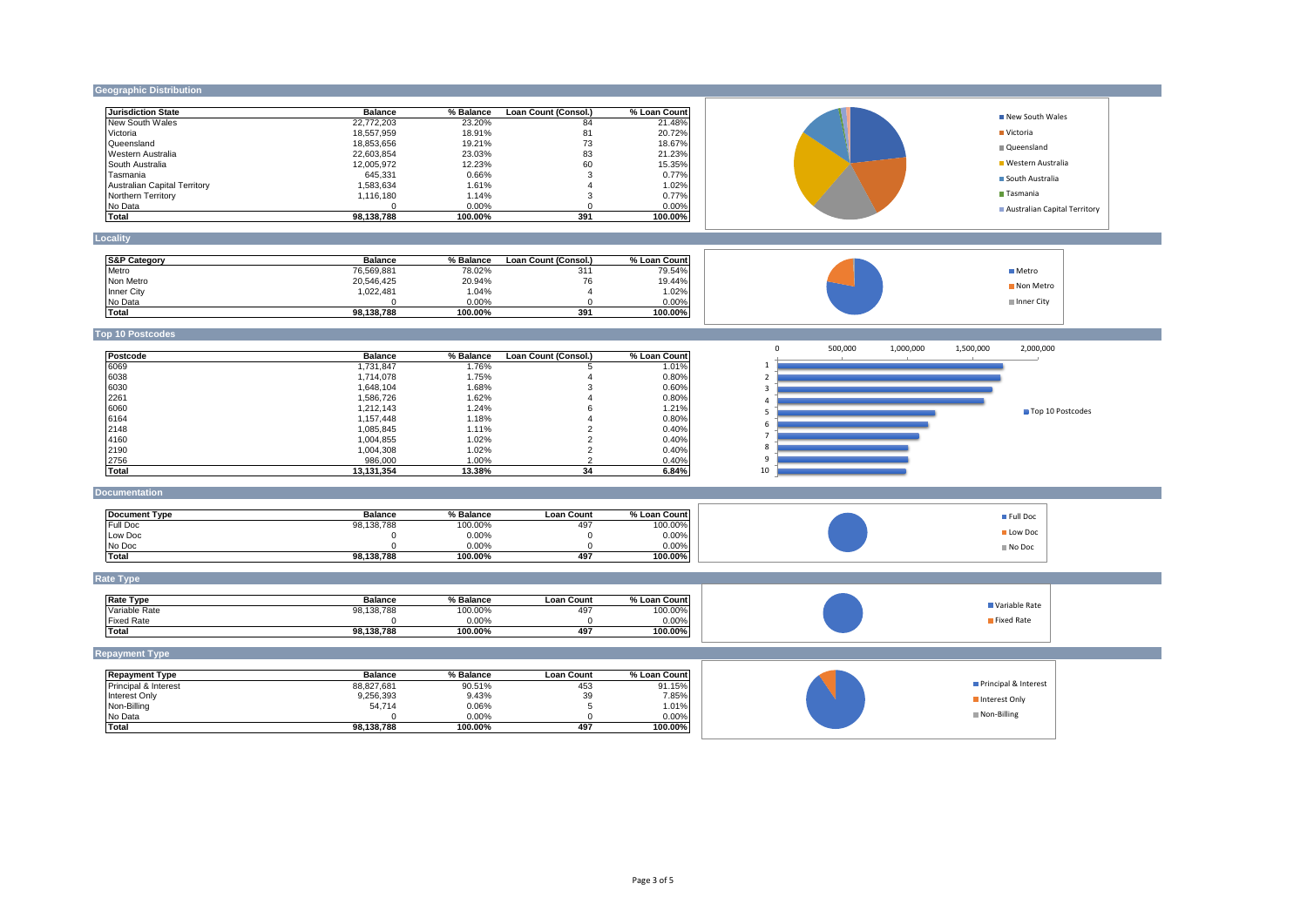## **Loan Type**

| <b>Product Category</b> | <b>Balance</b> | % Balance | Loan Count | % Loan<br>Count |
|-------------------------|----------------|-----------|------------|-----------------|
| Line of Credit          | 54.714         | 0.06%     |            | .01%            |
| Term Loan               | 98.084.074     | 99.94%    | 492        | 98.99%          |
| Total                   | 98.138.788     | 100.00%   | 497        | 100.00%         |



## **Property Type**

| <b>Property Type</b>     | <b>Balance</b> | % Balance | Loan Count (Consol.) | % Loan Count |
|--------------------------|----------------|-----------|----------------------|--------------|
| <b>Residential House</b> | 81.373.557     | 82.92%    | 319                  | 81.59%       |
| <b>Residential Unit</b>  | 16.765.231     | 17.08%    | 72                   | 18.41%       |
| Residential - Inner City |                | 0.00%     |                      | $0.00\%$     |
| Rural                    |                | 0.00%     |                      | $0.00\%$     |
| Semi-Rural               |                | 0.00%     |                      | 0.00%        |
| Vacant Land              |                | 0.00%     |                      | 0.00%        |
| No Data                  |                | 0.00%     |                      | $0.00\%$     |
| Total                    | 98.138.788     | 100.00%   | 391                  | 100.00%      |

0 20,000,000 40,000,000 60,000,000 80,000,000 100,000,000

Line of Credit **Term Loan** 



#### **Arrears Distribution**

| <b>Arrears Band</b> | <b>Balance</b> | % Balance | Loan Count | % Loan Count |
|---------------------|----------------|-----------|------------|--------------|
| Current             | 96.960.240     | 98.80%    | 494        | 99.40%       |
| 31-60 days          | 689.174        | 0.70%     |            | 0.40%        |
| 61-90 days          |                | 0.00%     |            | 0.00%        |
| 91-120 days         |                | 0.00%     |            | 0.00%        |
| 121-150 days        |                | 0.00%     |            | 0.00%        |
| 151-180 days        |                | 0.00%     |            | 0.00%        |
| 181 days or more    | 489.374        | 0.50%     |            | 0.20%        |
| Total               | 98.138.788     | 100.00%   | 497        | 100.00%      |



## **Hardships**

| <b>Hardships</b>                  | <b>Balance</b> | % Balance | Loan Count (Consol.) | % Loan Count |
|-----------------------------------|----------------|-----------|----------------------|--------------|
| <b>COVID Hardships</b>            |                | 0.00%     |                      | 0.00%        |
| <b>COVID Arrangements</b>         |                | 0.00%     |                      | 0.00%        |
| <b>COVID Arrangements - Other</b> |                | 0.00%     |                      | 0.00%        |
| Hardship                          | 906.960        | 0.92%     |                      | 0.51%        |
| Non-Hardship                      | 97.231.828     | 99.08%    | 389                  | 99.49%       |
| Total                             | 98.138.788     | 100.00%   | 391                  | 100.00%      |



COVID Hardship – A deferral of loan repayments for a period from 3 to 6 months as a result of financial stresses due to Covid-19<br>COVID Arrangement - A temporary change to the loan repayment type from 'Principal & Interest'